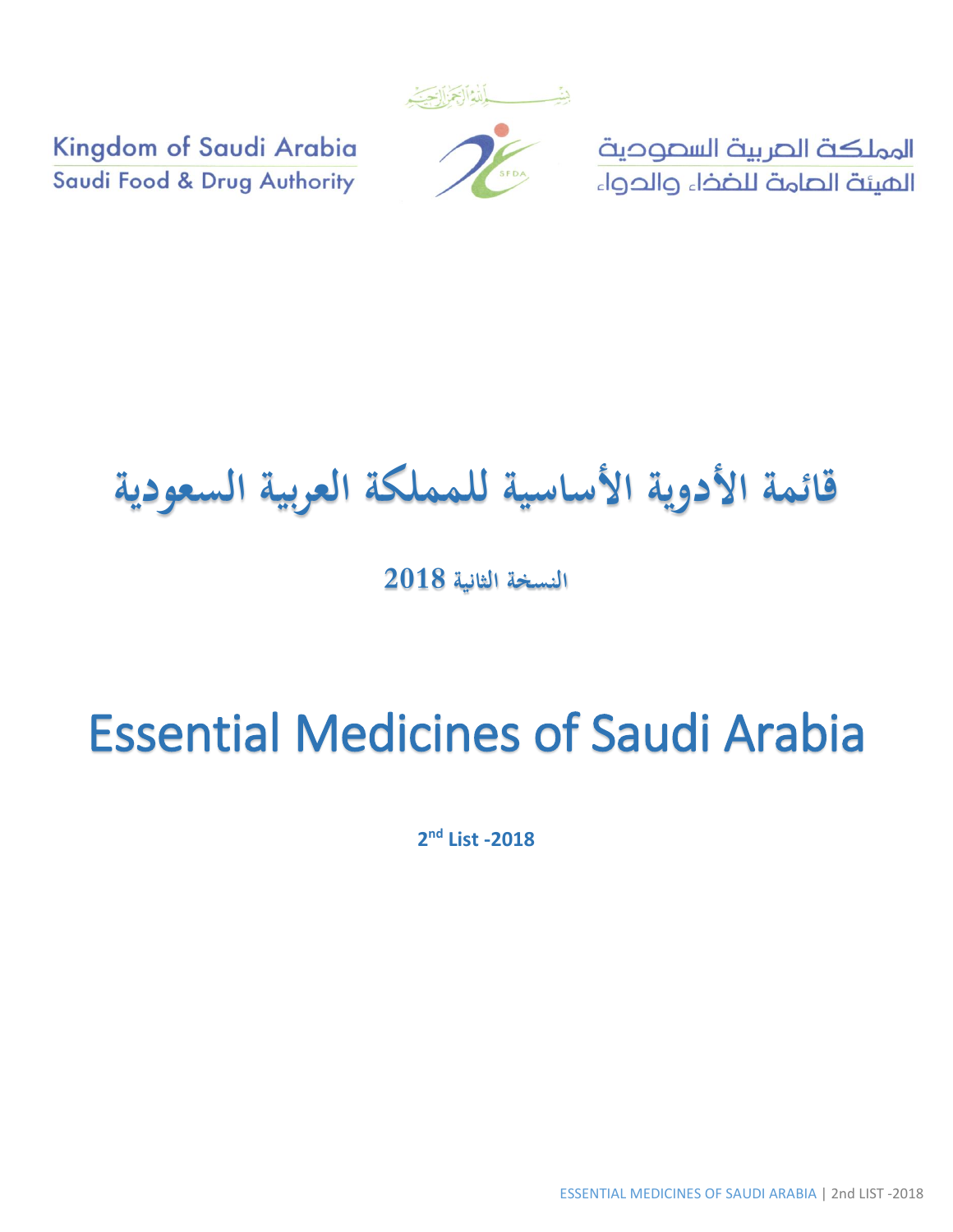|                         | <b>Class</b>                                           | <b>Generic Name</b>                               | <b>Dosage Form</b>       | <b>Strength (Volume)</b>                                     |
|-------------------------|--------------------------------------------------------|---------------------------------------------------|--------------------------|--------------------------------------------------------------|
| $\mathbf{1}$            | Anesthetics, Preoperative Medicines.                   |                                                   |                          |                                                              |
| 1.1                     | <b>Injectable Medicines</b>                            | Ketamine                                          | Injection                | 10 mg/ml (10ml); 50                                          |
|                         |                                                        |                                                   |                          | mg/ml (10ml)                                                 |
|                         |                                                        | Propofol                                          | Injection                | $10$ mg/ml                                                   |
| $1.2$                   | <b>Local Anaesthetics</b>                              | Lidocaine                                         | Injection                | 1%; 2%                                                       |
|                         |                                                        | Bupivacaine                                       | Injection                | 0.25%; 0.5%                                                  |
|                         |                                                        | Lidocaine+ Epinephrine                            | Injection                | 1%, 0.0005 %;                                                |
|                         |                                                        |                                                   |                          | 2%, 0.0005%                                                  |
| 1.3                     | Preoperative                                           | Atropine                                          | Injection                | 1 mg                                                         |
|                         | medication and                                         | Midazolam                                         | Injection                | $5$ mg/ml                                                    |
|                         | sedation for short-term                                |                                                   |                          | 1 mg/ml                                                      |
|                         | procedures                                             | Morphine                                          | Injection                | $10$ mg/ml                                                   |
| $\overline{2}$          | <b>Medicines for Pain and Palliative Care</b>          |                                                   |                          |                                                              |
| 2.1                     | Non-Opioids and<br><b>NSAID</b>                        | Aspirin                                           | Tablet                   | 81mg; 100mg;<br>320mg, 325mg;<br>650 mg                      |
|                         |                                                        | Ibuprofen                                         | Tablet                   | 200mg; 400mg;<br>600 <sub>mg</sub>                           |
|                         |                                                        |                                                   | Oral Suspension          | 100 mg/ 5 ml                                                 |
|                         |                                                        | Paracetamol                                       | Tablet                   | 500 mg                                                       |
|                         |                                                        |                                                   | Syrup                    | 120 mg/5ml                                                   |
|                         |                                                        |                                                   | Suppository              | 100mg; 200mg                                                 |
|                         |                                                        |                                                   | Injection                | 10 mg/ml                                                     |
| 2.2                     | Opioid analgesics                                      | Codeine Phosphate                                 | Tablet                   | 30 mg                                                        |
|                         |                                                        | Fentanyl                                          | <b>Transdermal Patch</b> | 12 mcg/hr; 25 mcg/hr;<br>50 mcg/hr; 75 mcg/hr;<br>100 mcg/hr |
| 2.3                     | Medicines for Other                                    | Amitriptyline                                     | Tablet                   | 25mg; 50 mg                                                  |
|                         | Common Symptoms in                                     | Hyoscine butylbromide                             | Injection                | 20mg/ml                                                      |
|                         | <b>Palliative Care</b>                                 | Diazepam                                          | Injection                | 5 mg/ml                                                      |
|                         |                                                        |                                                   | Syrup                    | 2 mg/5ml                                                     |
|                         |                                                        |                                                   | Tablet                   | 5mg; 10mg                                                    |
|                         |                                                        |                                                   | <b>Rectal Solution</b>   | 5mg; 10mg                                                    |
|                         |                                                        | Lactulose                                         | Syrup                    | 65 mg/100 ml                                                 |
|                         |                                                        | Loperamide                                        | Capsule                  | 2 <sub>mg</sub>                                              |
| $\overline{\mathbf{3}}$ | <b>Antiallergics and Medicines Used in Anaphylaxis</b> |                                                   |                          |                                                              |
|                         |                                                        | Dexamethasone                                     | Injection                | 4mg/ml                                                       |
|                         |                                                        |                                                   | Tablet                   | 0.5 mg; 1.5 mg                                               |
|                         |                                                        | Epinephrine (adrenaline)                          | Injection                | 1mg/ml                                                       |
|                         |                                                        | Hydrocortisone                                    | Injection                | 100 mg                                                       |
|                         |                                                        | Loratadine                                        | Syrup                    | 1 mg/ml                                                      |
|                         |                                                        |                                                   | Tablet                   | 10 <sub>mg</sub>                                             |
|                         |                                                        | Prednisolone                                      | Syrup                    | 1mg/ml; 3mg/ml                                               |
|                         |                                                        |                                                   | Tablet                   | 5mg; 25mg                                                    |
| $\overline{\mathbf{4}}$ |                                                        | Antidotes And Other Substances Used In Poisonings |                          |                                                              |
|                         | Non-specific                                           | Charcoal, Activated                               | Powder                   | 50 G                                                         |
|                         | Specific                                               | Acetylcysteine                                    | Injection                | 200 mg/ml                                                    |
|                         |                                                        | Atropine                                          | Injection                | 1 mg/ml                                                      |
|                         |                                                        | Calcium Gluconate                                 | Injection                | 10%                                                          |
|                         |                                                        | Methylthioninium Chloride (methylene blue)        | Injection                | 10 mg/ml (10 ml)                                             |
|                         |                                                        | Naloxone                                          | Injection                | 0.02 mg/2ml;                                                 |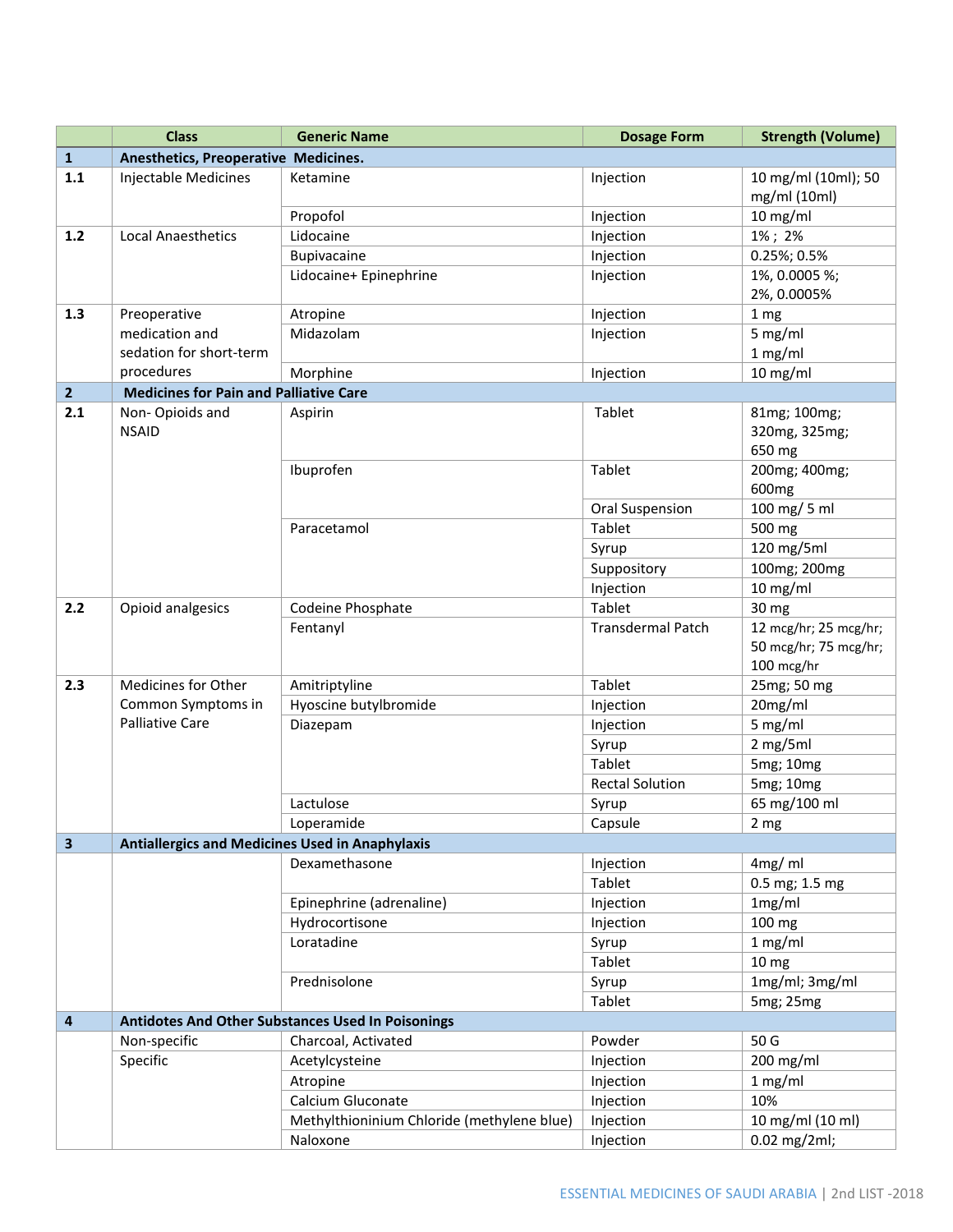|                  |                                       |                               |                              | $0.4$ mg/ml                                             |
|------------------|---------------------------------------|-------------------------------|------------------------------|---------------------------------------------------------|
|                  |                                       | Penicillamine                 | Capsule                      | 250 mg                                                  |
|                  |                                       | Sodium Calcium edetate        | Injection                    | 200 mg/ml                                               |
|                  |                                       | Sodium Thiosulfate            | Injection                    | 250 mg/ml                                               |
|                  |                                       | Sodium Nitrite                | Injection                    | 30 mg/ml                                                |
|                  |                                       | Deferoxamine                  | Powder for Injection         | 500 mg                                                  |
|                  |                                       | Dimercaprol                   | Injection                    | 50 mg/ml                                                |
|                  |                                       | Fomepizole                    | Injection                    | $5$ mg/ml; 1g/ml                                        |
| 5                | <b>Anticonvulsants/Antiepileptics</b> |                               |                              |                                                         |
|                  |                                       | Carbamazepine                 | Oral Suspension              | 100mg/5ml                                               |
|                  |                                       |                               | Tablet                       | 200 mg                                                  |
|                  |                                       | Lamotrigine                   | Tablet                       | 25mg; 50mg;<br>100mg;200mg                              |
|                  |                                       |                               | Chewable Tablet              | 5mg; 25mg; 100mg                                        |
|                  |                                       | Lorazepam                     | Tablet                       | 1mg; 2mg                                                |
|                  |                                       | Magnesium sulphate            | Injection                    | 10%; 50%                                                |
|                  |                                       | Phenobarbital                 | Injection                    | 200 mg/ml                                               |
|                  |                                       |                               | Syrup                        | 15 mg/5ml                                               |
|                  |                                       |                               | Tablet                       | 15 mg to 100 mg                                         |
|                  |                                       | Phenytoin                     | Injection                    | 50 mg/ml                                                |
|                  |                                       |                               | Tablet                       | 100 mg                                                  |
|                  |                                       |                               | Capsule                      | 100 mg                                                  |
|                  |                                       |                               | <b>Oral Suspension</b>       | 30 mg/5ml                                               |
|                  |                                       | Valproic Acid                 | Tablet                       | 200 mg                                                  |
|                  |                                       | (Valproate Sodium)            | <b>Enteric-Coated Tablet</b> | 200 mg; 500 mg                                          |
|                  |                                       |                               | Oral Solution                | 200mg/5ml                                               |
| $\boldsymbol{6}$ | <b>Anti-Infective Medicines</b>       |                               |                              |                                                         |
| 6.1              | Anthelminthics                        | Albendazole                   | Tablet                       | 200 mg                                                  |
|                  |                                       | Ivermectin                    | Tablet                       | 3 mg                                                    |
|                  |                                       | Mebendazole                   | Tablet                       | 100 mg                                                  |
|                  |                                       | Niclosamide                   | Tablet                       | 500 mg                                                  |
|                  |                                       | Praziquantel                  | Tablet                       | 600 mg                                                  |
|                  |                                       | Diethylcarbamazine            | Tablet                       | 50 mg                                                   |
| 6.2              | Antibacterial                         | Amoxicillin                   | Capsule                      | 250 mg; 500 mg                                          |
|                  |                                       |                               | <b>Oral Suspension</b>       | 125 mg/5ml;<br>250 mg/5ml                               |
|                  |                                       |                               | Injection                    | 500 mg                                                  |
|                  |                                       | Amoxicillin + Clavulanic Acid | Syrup                        | 156 mg/5ml;<br>228 mg/5ml;<br>312 mg/5ml;<br>475 mg/5ml |
|                  |                                       |                               | Tablet                       | 1 gm; 625 mg                                            |
|                  |                                       |                               | Injection                    | 1.2 gram; 600 mg                                        |
|                  |                                       | Ampicillin                    | Injection                    | 1gm; 500 mg                                             |
|                  |                                       | Benzathine benzylpenicillin   | Injection                    | 1.2 million IU;<br>2.4 million IU                       |
|                  |                                       | Benzylpenicillin              | Injection                    | 1 million IU                                            |
|                  |                                       | Phenoxymethylpenicillin       | Oral Suspension              | 250mg/5ml                                               |
|                  |                                       |                               | Tablet                       | 250 <sub>mg</sub>                                       |
|                  |                                       | Cefalexin                     | Oral Suspension              | 125 mg/ 5ml;<br>250mg/5ml                               |
|                  |                                       |                               | Capsule                      | 250 mg                                                  |
|                  |                                       | Cefazolin                     | Injection                    | 1 gm                                                    |
|                  |                                       | Cefixime                      | Capsule                      | 200 mg; 400 mg                                          |
|                  |                                       |                               | <b>Oral Suspension</b>       | 100 mg/5ml                                              |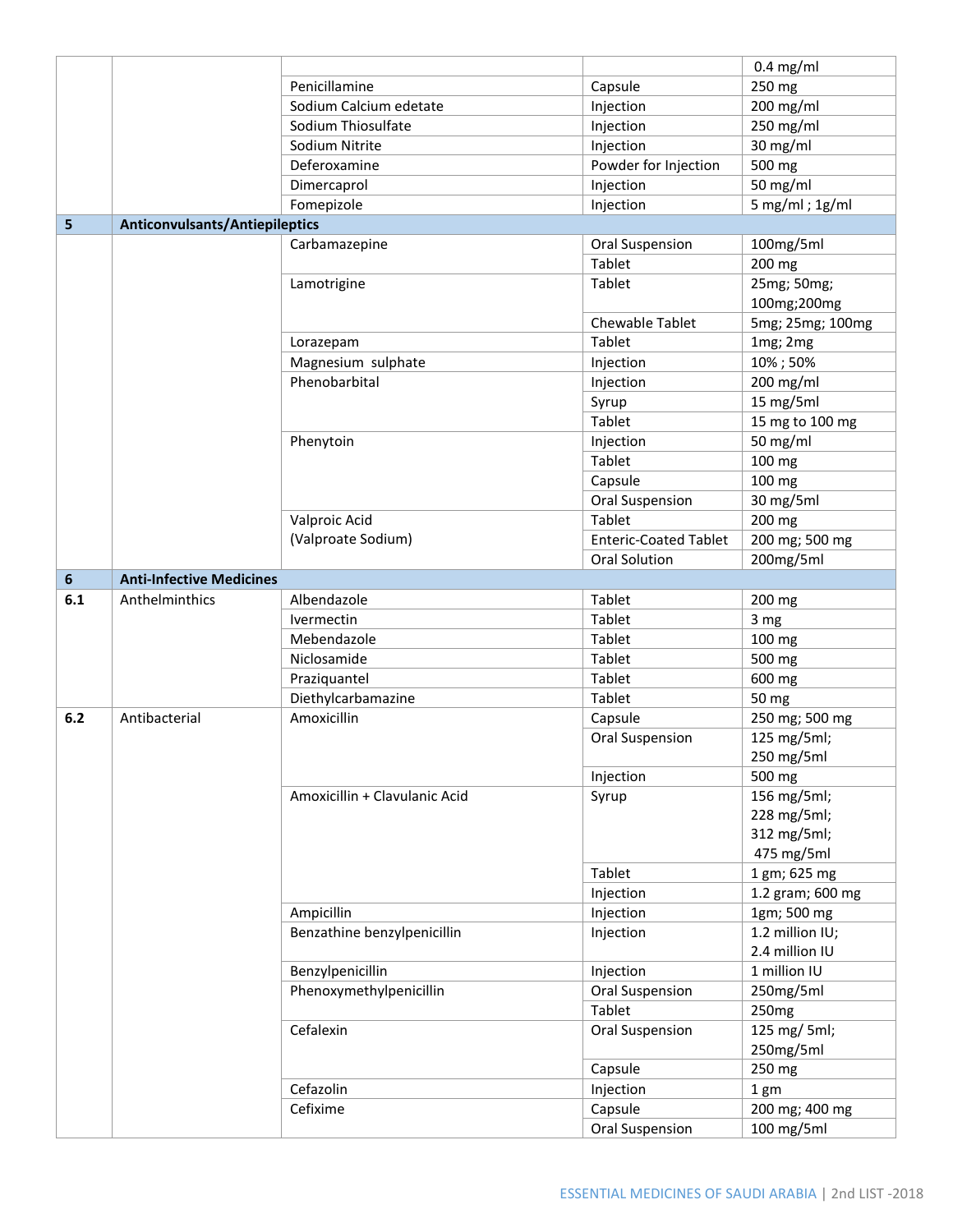|     |                             | Cefuroxim                      | Injection              | 250 mg; 750 mg;             |
|-----|-----------------------------|--------------------------------|------------------------|-----------------------------|
|     |                             |                                | Tablet                 | $1.5$ gm<br>125 mg; 250 mg; |
|     |                             |                                |                        | 500 mg                      |
|     |                             |                                | <b>Oral Suspension</b> | 125 mg/5ml;                 |
|     |                             |                                |                        | 250 mg/5ml                  |
|     |                             | Ceftriaxone                    | Injection              | 250 mg; 1 gm                |
|     |                             | Cefotaxime                     | Injection              | 500 mg                      |
|     |                             | Ceftazidime                    | Injection              | 500 mg; 1 gm                |
|     |                             | Cefepime                       | Injection              | 1 gm; 2 gm                  |
|     |                             | Cloxacillin                    | Injection              | 500 mg                      |
|     |                             | Pipracillin + Tazobactam       | Injection              | 2250 mg; 4500 mg            |
|     |                             | Meropenem                      | Injection              | 500 mg; 1gm                 |
|     |                             | Amikacin                       | Injection              | 250mg/ml                    |
|     |                             | Azithromycin                   | Capsule                | 250 mg; 500 mg              |
|     |                             |                                | Oral Suspension        | 200 mg/5ml                  |
|     |                             | Chloramphenicol                | Injection              | 1 gm                        |
|     |                             |                                | Syrup                  | 160mg/5ml                   |
|     |                             | Ciprofloxacin                  | Tablet                 | 250 mg                      |
|     |                             |                                | Injection              | 200 mg                      |
|     |                             | <b>CLARITHROMYCIN</b>          | Tablet                 | 500 <sub>mg</sub>           |
|     |                             |                                | Oral Suspension        | 125mg/5ml;                  |
|     |                             |                                |                        | 250mg/5ml                   |
|     |                             | CLINDAMYCIN                    | Injection              | 150mg/ml                    |
|     |                             | Doxycycline                    | Tablet                 | 100 mg                      |
|     |                             |                                | Syrup                  | $10$ mg/ml                  |
|     |                             | Gentamicin                     | Injection              | 20 mg/2ml;<br>80 mg/2ml     |
|     |                             | Metronidazole                  | Tablet                 | 250 mg; 500 mg              |
|     |                             |                                | Oral Suspension        | 200mg/5ml                   |
|     |                             |                                | Injection              | 5 mg/ml                     |
|     |                             | Nitrofurantoin                 | Tablet                 | 100 mg                      |
|     |                             |                                | Syrup                  | 25mg/5ml                    |
|     |                             | Sulfamethoxazole+ Trimethoprim | Injection              | 96 mg/ml                    |
|     |                             |                                | Tablet                 | 480 mg; 960 mg              |
|     |                             |                                | Syrup                  | 48 mg/ml                    |
|     |                             | Vancomycin                     | Injection              | 500 mg; 1 gm                |
|     |                             | Colistin                       | Injection              | 1 million I.U.              |
|     | Antituberculosis            | Ethambutol                     | Tablet                 | 400 mg                      |
|     | Medicines                   | Isoniazide                     | Tablet                 | 100 mg                      |
|     |                             |                                | Syrup                  | 50 mg/5ml                   |
|     |                             | Pyrazinamide                   | Tablet                 | 500 mg                      |
|     |                             | Rifampicin                     | Tablet                 | 150mg; 300mg                |
|     |                             |                                | Syrup                  | 100 mg/5ml                  |
|     |                             | Streptomycin                   | Injection              | 1 gm                        |
| 6.3 | <b>Antifungal Medicines</b> | Amphotericin B                 | Injection              | 50 mg                       |
|     |                             | Clotrimazole                   | Vaginal cream          | 10%                         |
|     |                             |                                | <b>Vaginal Tablet</b>  | 100 mg; 500 mg              |
|     |                             | Fluconazole                    | Capsule                | 50 mg                       |
|     |                             |                                | Injection              | 2 mg/ml                     |
|     |                             | Flucytosine                    | Tablet                 | 500 mg                      |
|     |                             | Griseofulvin                   | Tablet                 | 125mg; 500mg                |
|     |                             |                                | Syrup                  | 125mg/5ml                   |
|     |                             | Itraconazole                   | Capsule                | 100 <sub>mg</sub>           |
|     |                             | Nystatin                       | Oral Suspension        | 100,000 IU/ml               |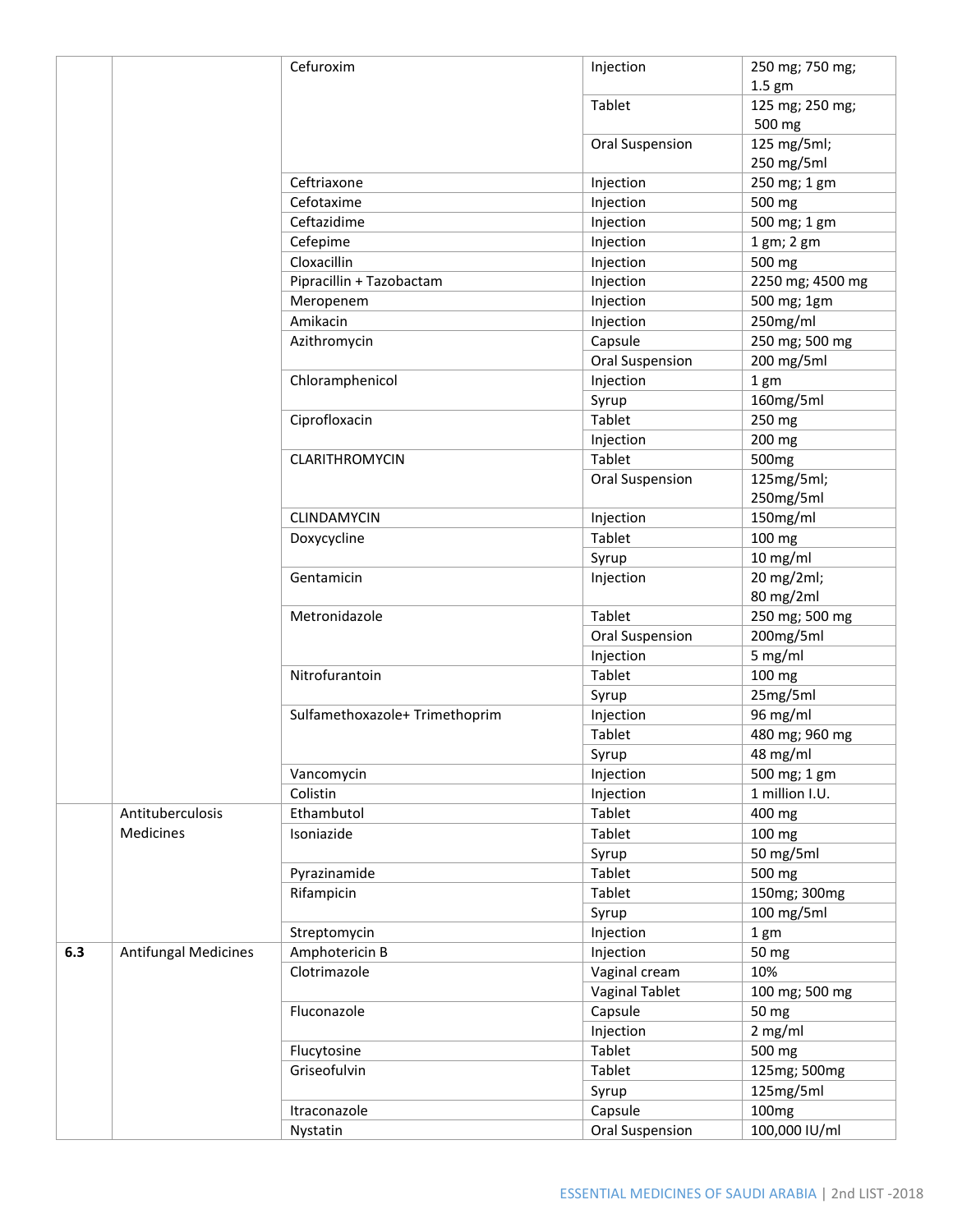|                         |                                              | Voriconazole                          | Tablet                | 50mg; 200mg       |
|-------------------------|----------------------------------------------|---------------------------------------|-----------------------|-------------------|
|                         |                                              |                                       | Injection             | 200 <sub>mg</sub> |
| 6.4                     | <b>Antiviral Medicines</b>                   | Aciclovir                             | Tablet                | 200 <sub>mg</sub> |
|                         |                                              |                                       | Oral Suspension       | 200 mg/5ml        |
|                         |                                              |                                       | Injection             | 250 mg            |
| 6.5                     | Antiretrovirals                              | Abacavir                              | Tablet                | 300 mg            |
|                         |                                              | Lamivudine                            | Tablet                | 150 mg            |
|                         |                                              |                                       | <b>Oral Solution</b>  | $10$ mg/ml        |
|                         |                                              | Tenofovir Disoproxil Fumarate         | Tablet                | 245 mg            |
|                         |                                              | Zidovudine                            | Capsule               | 100 mg            |
|                         |                                              |                                       | ORAL SOLUTION         | 50 mg/5 ml        |
|                         |                                              |                                       | <b>SOLUTION FOR</b>   | $10$ mg/ml        |
|                         |                                              |                                       | INJECTION/INFUSION    |                   |
|                         |                                              | Efavirenz                             | Capsule               | 200mg; 600 mg     |
|                         |                                              | Nevirapine                            | Tablet                | 200 mg            |
|                         |                                              | Atazanavir                            | Capsule               | 150 mg; 200 mg    |
|                         |                                              | Darunavir                             | Tablet                | 400 mg; 600 mg    |
|                         |                                              | Lopinavir + Ritonavir                 | Tablet                | $200$ mg + 50 mg  |
|                         |                                              | Ritonavir                             | <b>Oral Solution</b>  | 80 mg/ml          |
|                         |                                              | Dolutegravir                          | Tablet                | 50 mg             |
|                         | <b>Fixed Dose</b>                            | Abacavir+ Lamivudine                  | Tablet                | 300 mg+ 600 mg    |
|                         | Combination                                  |                                       |                       | 600 mg + 200 mg + |
|                         |                                              | Efavirenz + Emtricitabine + Tenofovir | Tablet                | 300 mg            |
|                         |                                              | Emtricitabine + Tenofovir             | Tablet                | $200$ mg + 300 mg |
|                         |                                              |                                       | Tablet                | 150 mg + 200 mg + |
|                         |                                              | Lamivudine + Nevirapine + Zidovudine  |                       | 300 mg            |
|                         |                                              | Lamivudine + Zidovudine               | Tablet                | 150 mg + 300 mg   |
| 6.6                     | Other antivirals                             | Ribavirin                             | Capsule               | 200 mg            |
|                         |                                              | Valganciclovir                        | Tablet                | 450 mg            |
| 6.7                     | Anti-hepatitis                               | Entecavir                             | Tablet                | 0.5 mg; 1 mg      |
|                         | medicines                                    | Sofosbuvir                            | Tablet                | 400 mg            |
|                         |                                              | Simeprevir                            | Capsule               | 150 mg            |
|                         |                                              | Daclatasvir                           | Tablet                | 30 mg; 60 mg      |
|                         |                                              | Dasabuvir                             | Tablet                | 250 mg            |
|                         | <b>Fixed Dose</b>                            | Ledipasvir + Sofosbuvir               | Tablet                | 90mg +400mg       |
|                         | Combination                                  | Ombitasvir + Paritaprevir + Ritonavir | Tablet                | 12.5mg+75mg+50mg  |
| 6.8                     | Antiprotozoal                                | Diloxanide                            | Tablet                | 500 mg            |
|                         |                                              | Chloroquine                           | Syrup                 | $10$ mg/ml        |
|                         |                                              |                                       | Tablet                | 150 mg            |
|                         |                                              | Mefloquine                            | Tablet                | 250 mg            |
| $\overline{\mathbf{z}}$ | <b>Antineoplastic and Immunosuppressives</b> |                                       |                       |                   |
|                         |                                              | Azathioprine                          | Tablet                | 50 mg             |
|                         |                                              |                                       | Injection             | 50 mg             |
|                         |                                              | Ciclosporin                           | Capsule               | 25 mg             |
|                         |                                              |                                       | Solution for Infusion | 50 mg/ml          |
|                         |                                              | Tretinoin                             | Capsule               | 10 <sub>mg</sub>  |
|                         |                                              | Asparaginase                          | Injection             | 10000 IU in vial  |
|                         |                                              | Bendamustine                          | Injection             | 25mg; 100mg       |
|                         |                                              | Bleomycin                             | Injection             | 15 mg             |
|                         |                                              | Calcium folinate                      | Injection             | 3mg/ml; 10mg/ml   |
|                         |                                              | Capecitabine                          | Tablet                | 150mg; 500mg      |
|                         |                                              | Carboplatin                           | Injection             | 10mg/ml           |
|                         |                                              | Chlorambucil                          | Tablet                | 2 <sub>mg</sub>   |
|                         |                                              | Cisplatin                             | Injection             | 50 mg             |
|                         |                                              | Cyclophosphamide                      | Tablet                | 50 mg             |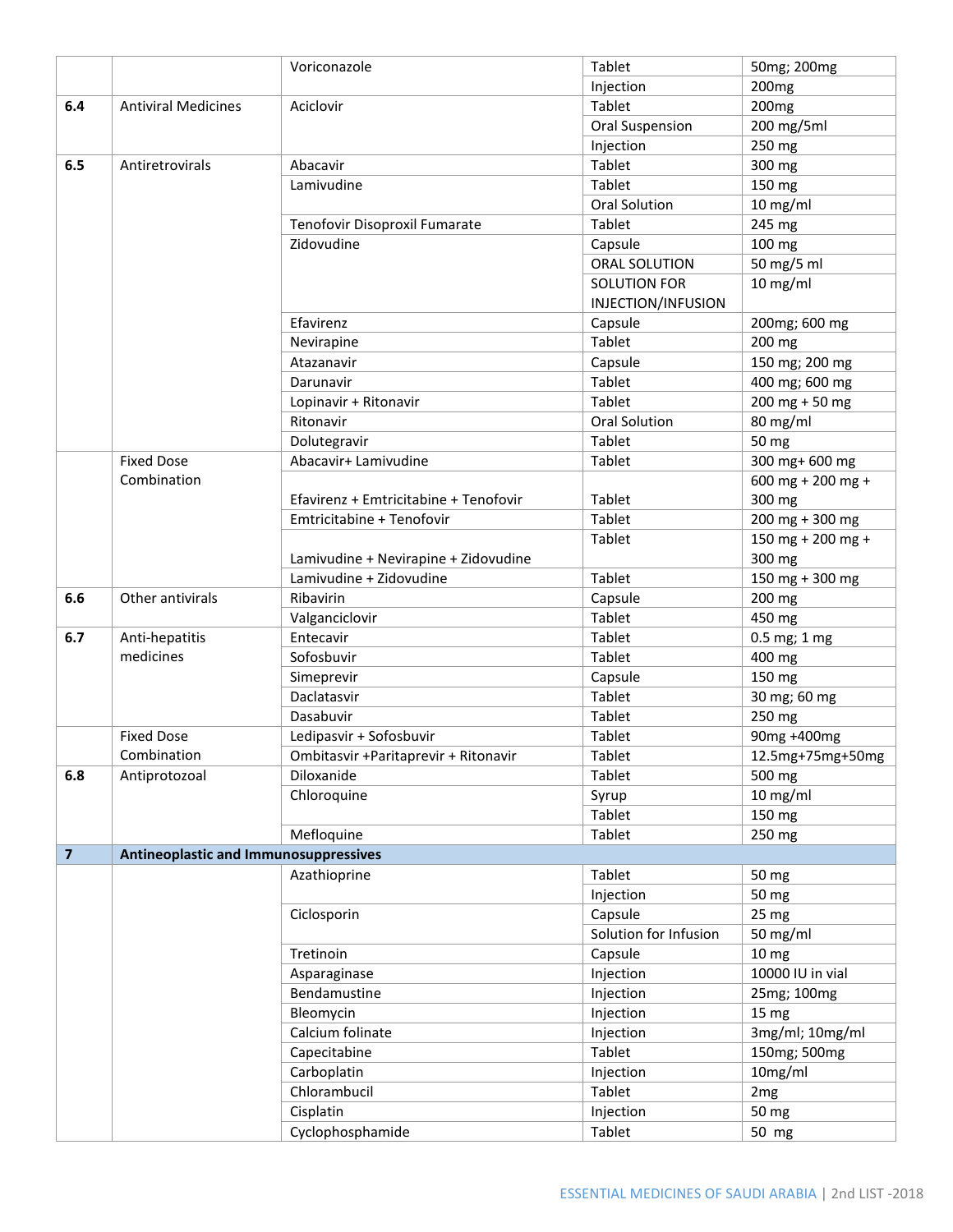|              |                                      |                           | Injection              | 500 <sub>mg</sub>         |
|--------------|--------------------------------------|---------------------------|------------------------|---------------------------|
|              |                                      | Cytarabine                | Injection              | 100 mg                    |
|              |                                      | Dactinomycin              | Injection              | 0.5 <sub>mg</sub>         |
|              |                                      | Dacarbazine               | Injection              | 100 mg                    |
|              |                                      | Dasatinib                 | Tablet                 | 20 mg; 50 mg; 70 mg       |
|              |                                      | Daunorubicin              | Injection              | 20 <sub>mg</sub>          |
|              |                                      | Docetaxel                 | Injection              | 20 mg/ml; 40 mg/ml        |
|              |                                      | Doxorubicin               | Injection              | 10 mg; 50 mg              |
|              |                                      | Etoposide                 | Injection              | 20 mg/ml                  |
|              |                                      | Filgrastim                | Injection              | 300mcg; 480mcg            |
|              |                                      | Fludarabine               | Injection              | 50 mg                     |
|              |                                      |                           | Tablet                 | 10 <sub>mg</sub>          |
|              |                                      | Fluorouracil              | Injection              | 50 mg/ml                  |
|              |                                      | Gemcitabine               | Injection              | 200 mg; 1000 mg           |
|              |                                      | Hydroxycarbamide          | Capsule                | 500 mg                    |
|              |                                      | Ifosfamide                | Injection              | 500mg; 1 gm; 2 gm         |
|              |                                      | Imatinib                  | Tablet                 | 100 mg; 400 mg            |
|              |                                      | Irinotecan                | Injection              | 20mg/ml                   |
|              |                                      | Mercaptopurine            | Tablet                 | 50 mg                     |
|              |                                      | Mesna                     | Injection              | 100 mg/ml                 |
|              |                                      |                           | Tablet                 | 400 mg; 600 mg            |
|              |                                      | Methotrexate              | Injection              | 50 mg                     |
|              |                                      |                           | Tablet                 | 2.5 <sub>mg</sub>         |
|              |                                      | Nilotinib                 | Tablet                 |                           |
|              |                                      |                           |                        | 150 mg; 200 mg            |
|              |                                      | Oxaliplatin               | Injection              | 5 mg/ml; 50 mg;<br>100 mg |
|              |                                      | Paclitaxel                | Injection              | 6 mg/ml                   |
|              |                                      | Rituximab                 | Injection              | 10 mg/ml                  |
|              |                                      | Trastuzumab               | Injection              | 100 mg; 150 mg            |
|              |                                      | Vinblastine               | Injection              | 1 mg/ml                   |
|              |                                      | Vincristine               | Injection              | 1 mg/ml                   |
|              |                                      | Vinorelbine               | Injection              | 10mg/ml                   |
|              |                                      | Zoledronic acid           | Injection              | 4mg/5ml; 0.8mg/ml         |
| 8            | <b>Hormones and Antihormones</b>     |                           |                        |                           |
|              |                                      | Anastrozole               | Tablet                 | 1 <sub>mg</sub>           |
|              |                                      | Leuprorelin               | Injection              | 3.75 mg; 7.5 mg;          |
|              |                                      |                           |                        | 22.5 mg                   |
|              |                                      | Methylprednisolone        | Injection              | 500 mg; 40 mg/ml          |
|              |                                      | Tamoxifen                 | Tablet                 | 10 mg; 20 mg              |
| $\mathbf{9}$ | <b>Antiparkinsonism Medicines</b>    |                           |                        |                           |
|              |                                      | Levodopa + Carbidopa      | Tablet                 | 25 mg +250 mg             |
| 10           | <b>Medicines Affecting The Blood</b> |                           |                        |                           |
| 10.1         | Antianaemia Medicines                | Ferrous salt              | syrup                  | equivalent to 25 mg       |
|              |                                      |                           |                        | iron (as sulfate)/ mL     |
|              |                                      |                           | Tablet                 | equivalent to 60 mg       |
|              |                                      |                           |                        | iron                      |
|              |                                      | Ferrous salt + folic acid | Tablet                 | equivalent to 60 mg       |
|              |                                      |                           |                        | iron + folic acid         |
|              |                                      | <b>Folic Acid</b>         | Tablet                 | 1 mg; 5 mg                |
|              |                                      | Hydroxocobalamin          | Injection              | 1 mg                      |
|              |                                      | Epoetin alfa              | Solution for Injection | 2000 IU/ml; 4000          |
|              |                                      |                           | in Pre-filled Syringe  | IU/ml; 5000 IU/ml;        |
|              |                                      |                           |                        | 10000 IU/ml;              |
|              |                                      |                           |                        | 40000 IU/ml               |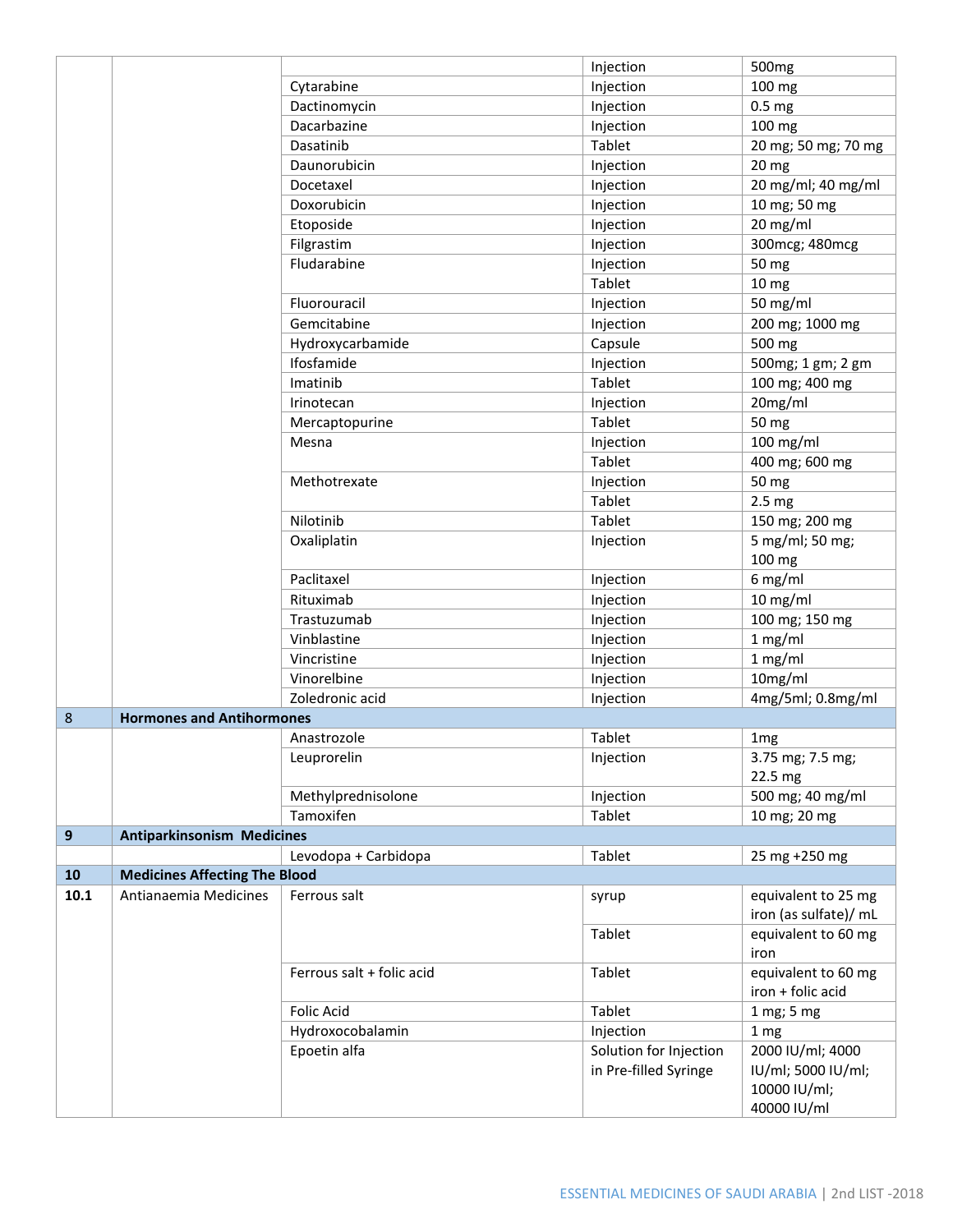|      |                                 |                                                              | Injection               | 1000 IU/ml; 4000     |
|------|---------------------------------|--------------------------------------------------------------|-------------------------|----------------------|
|      |                                 |                                                              |                         | IU/ml; 40000 IU/ml   |
|      |                                 | Darbepoetin alfa                                             | Solution for Injection  | 15 mcg/0.375ml;      |
|      |                                 |                                                              | in Pre-filled Syringe   | 20 mcg/0.5ml;        |
|      |                                 |                                                              |                         | 30 mcg/0.3ml;        |
|      |                                 |                                                              |                         | 40 mcg/0.4ml;        |
|      |                                 |                                                              |                         | 50 mcg/0.5ml;        |
|      |                                 |                                                              |                         | 60 mcg/0.3ml;        |
|      |                                 |                                                              |                         | 80 mcg/0.4ml;        |
|      |                                 |                                                              |                         | 100 mcg/0.5ml;       |
|      |                                 |                                                              |                         | 150 mcg/0.3ml;       |
|      |                                 |                                                              |                         | 300 mcg/0.6ml;       |
|      |                                 |                                                              |                         | 500 mcg/ml           |
| 10.2 | <b>Medicines Affecting</b>      | Enoxaparin                                                   | Injection               | 20 mg; 40 mg; 60 mg; |
|      | Coagulation                     |                                                              |                         | 80 mg                |
|      |                                 | Heparin sodium                                               | Solution for Injection/ | 1000 U/ml;           |
|      |                                 |                                                              | Infusion                | 5000 U/ml            |
|      |                                 |                                                              | Solution for Injection  | 25000 U/mL           |
|      |                                 | Protamine sulfate                                            | Injection               | 10 mg/ml             |
|      |                                 | Warfarin                                                     | Tablet                  | 1 mg; 2 mg; 5 mg     |
|      |                                 | Vitamin k (Phytomenadione)                                   | Injection               | 10 mg/ml; 1 mg       |
|      |                                 | Tranexamic acid                                              | Injection               | 100 mg/ml            |
|      |                                 | Desmopressin                                                 | Nasal spray             | 10 micrograms /dose  |
| 10.3 | <b>Other Medicines For</b>      | Deferoxamine                                                 | Injection               | 500 mg               |
|      | Haemoglobinopathies             | Hydroxycarbamide (Hydroxyurea)                               | Capsule                 | 500 mg               |
| 11   |                                 | <b>Blood Products of Human Origin and Plasma Substitutes</b> |                         |                      |
| 11.1 | <b>Blood and blood</b>          | Fresh frozen plasma                                          |                         |                      |
|      | components                      | Platelet                                                     |                         |                      |
|      |                                 | Red blood cells                                              |                         |                      |
|      |                                 | Whole blood                                                  |                         |                      |
| 11.2 | Human                           | Normal Human Immunoglobulin                                  | Solution for Injection  | 5%; 10%              |
|      | Immunoglobulins                 | Anti-D immunoglobulin                                        | Injection               | 250 IU               |
| 11.3 | <b>Blood Coagulation</b>        | <b>Coagulation factor VIII</b>                               | Powder for Injection    | 500 IU               |
|      | Factors                         |                                                              | Solution for Injection  | 500 IU; 1000 IU      |
|      |                                 | Coagulation factor IX                                        | Solution for Injection  | 500 IU               |
|      |                                 |                                                              | Powder for Injection    | 1000 IU              |
| 12   | <b>Cardiovascular Medicines</b> |                                                              |                         |                      |
|      |                                 | Spironolactone                                               | Tablet                  | 25 mg                |
|      |                                 | Enalapril                                                    | <b>Tablet</b>           | 5 mg; 10 mg          |
|      |                                 | Losartan                                                     | Film Coated Tablet      | 25 mg; 50 mg;        |
|      |                                 |                                                              |                         | 100 mg               |
|      |                                 | Amiodarone                                                   | Injection               | 150 mg/3ml           |
|      |                                 |                                                              | Tablet                  | 200 mg               |
|      |                                 | Bisoprolol                                                   | Tablet                  | 2.5 mg; 5 mg         |
|      |                                 | Amlodipine                                                   | Tablet                  | 5 mg                 |
|      |                                 | Verapamil                                                    | Tablet                  | 40 mg; 80 mg         |
|      |                                 |                                                              | Injection               | $2.5$ mg/ml          |
|      |                                 | Clopidogrel                                                  | Tablet                  | 75 mg                |
|      |                                 | Digoxin                                                      | Solution for Injection  | $0.25$ mg/ml         |
|      |                                 |                                                              | Oral Liquid             | $0.05$ mg/ml         |
|      |                                 |                                                              | Tablet                  | 0.0625mg; 0.25 mg    |
|      |                                 | Epinephrine (adrenaline)                                     | Injection               | 100 micogram/ml      |
|      |                                 | Dopamin                                                      | Injection               | 40 mg/ml             |
|      |                                 | Hydralazine                                                  | Injection               | 20 mg/ml             |
|      |                                 |                                                              | Tablet                  |                      |
|      |                                 |                                                              |                         | 25 mg                |
|      |                                 | Lidocaine                                                    | Solution for Injection  | 2%                   |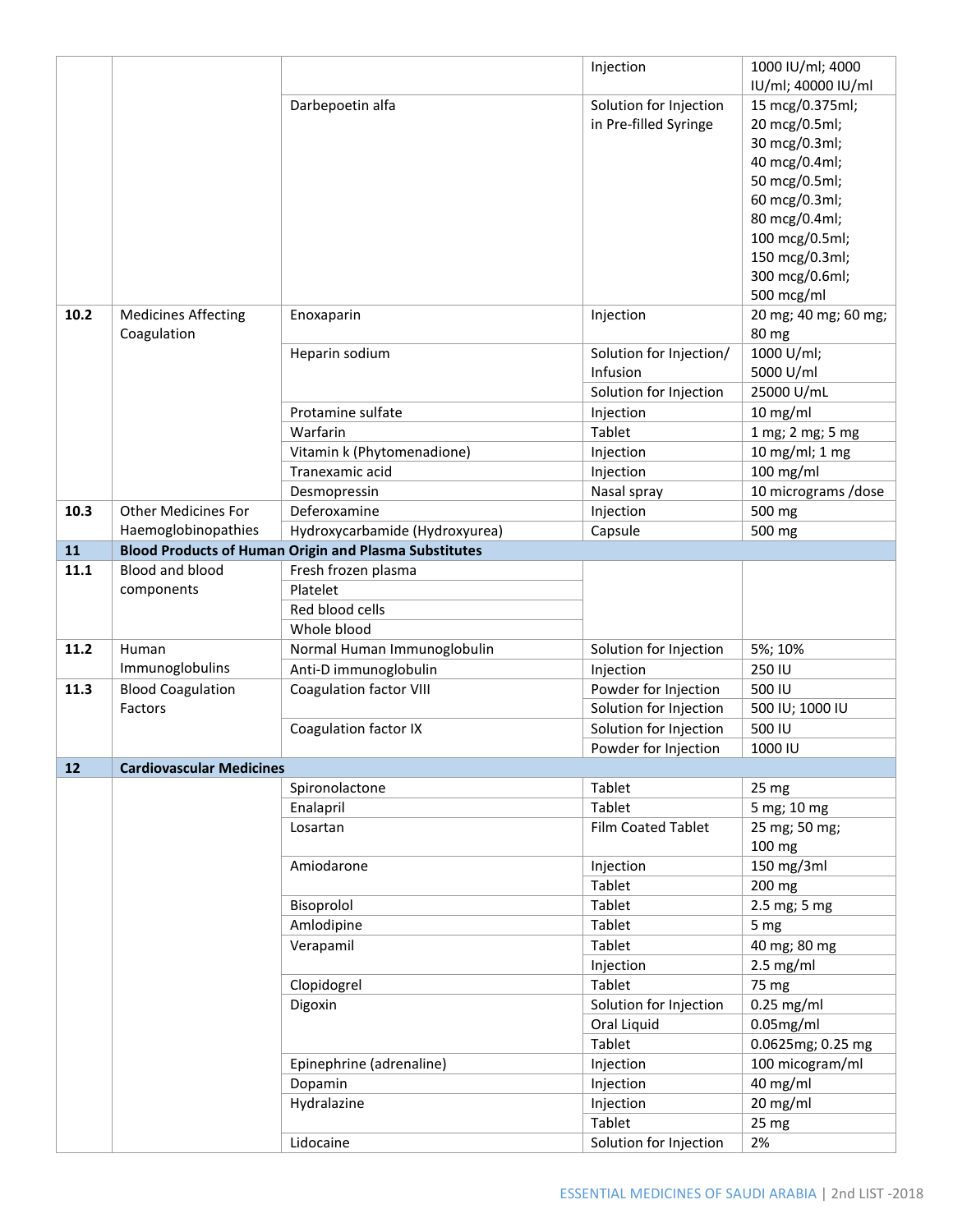|      |                                               | Methyldopa                          | Tablet                      | 250 mg              |
|------|-----------------------------------------------|-------------------------------------|-----------------------------|---------------------|
|      |                                               | Glyceryl Trinitrate (Nitroglycerin) | <b>Sublingual Tablet</b>    | 500 mcg             |
|      |                                               | Isosorbide Dinitrate                | <b>Sublingual Tablet</b>    | 5 mg                |
|      |                                               | Sodium Nitroprusside                | Injection                   | 50 mg               |
|      |                                               | streptokinase                       | Injection                   | 750000 IU           |
|      |                                               | Simvastatin                         | Tablet                      | 10 mg; 20 mg; 40 mg |
| 13   | <b>Diuretics</b>                              |                                     |                             |                     |
|      |                                               | Furosemide                          | Tablet                      | 40 mg               |
|      |                                               |                                     | Solution for Injection      | 20 mg/2 ml          |
|      |                                               |                                     | <b>Oral Solution</b>        | 1 mg/ml             |
|      |                                               | Hydrochlorothiazide                 | Tablet                      | 25 mg               |
|      |                                               | Mannitol                            | Injection                   | 10%; 20%            |
| 14   | <b>Dermatological Medicines</b>               |                                     |                             |                     |
| 14.1 | Antifungal medicines                          | Miconazole                          | Cream                       | 2%                  |
|      |                                               | Terbinafine                         | Cream                       | 1%                  |
| 14.2 | Anti-infective medicines                      | Mupirocin                           | Ointment                    | 2%                  |
|      |                                               | Silver Sulfadiazine                 | Cream                       | 1%                  |
|      |                                               | Betamethasone                       | Cream; Ointment             | 0.1%                |
|      |                                               | Hydrocortisone                      | Cream; Ointment             | 1%                  |
| 14.3 | Medicines affecting skin                      | Benzoyl peroxide                    | Gel                         | 5%                  |
|      | differentiation and<br>proliferation          | Salicylic acid                      | Ointment                    | 10%                 |
| 14.4 | Scabicides and                                | Benzyl benzoate                     | Cutaneous solution          | 25%                 |
|      | pediculicides                                 |                                     |                             |                     |
| 15   | <b>Diagnostic Agents</b>                      |                                     |                             |                     |
| 15.1 | Ophthalmic medicines                          | Fluorescein                         | Eye drop                    | 1%                  |
|      |                                               | Tropicamide                         | Eye drop                    | 1%                  |
| 15.2 | Radiocontrast media                           | Iohexol                             | Injection                   | 180 mg - 300 mg     |
|      |                                               |                                     |                             |                     |
| 16   | <b>Disinfectants And Antiseptics</b>          |                                     |                             |                     |
|      | Antiseptics                                   | Chlorhexidine                       | Cutaneous liquid            | $4\%$ w/v           |
| 17   | <b>Gastrointestinal medicines</b>             |                                     |                             |                     |
|      |                                               | Pancreatin                          | Tablet                      | 170 mg              |
| 17.1 | Antiulcer medicines                           | Omeprazole                          | Gastro-Resistant            | 10 mg; 20 mg;       |
|      |                                               |                                     | Tablet                      | 40 mg               |
|      |                                               |                                     | Powder for Injection        | 40 mg               |
|      |                                               | Ranitidine                          | Film Coated Tablet          | 150 mg              |
|      |                                               |                                     | Solution for Injection      | 25 mg/ml            |
|      |                                               |                                     | Syrup                       | 15 mg/ml            |
| 17.2 | Antiemetic medicines                          | Metoclopramide                      | Tablet                      | 10 <sub>mg</sub>    |
|      |                                               |                                     | Injection                   | 5 mg/ml             |
|      |                                               |                                     | Syrup                       | 10 mg/5ml           |
|      |                                               | Ondansetron                         | <b>Film Coated Tablet</b>   | 4 mg; 8 mg          |
|      |                                               |                                     | Oral Solution               | $0.8$ mg/ml         |
|      |                                               |                                     | Solution for Injection      | $2$ mg/ml           |
| 17.3 | Anti-inflammatory<br>medicines                | Sulfasalazine                       | Tablet                      | 500 mg              |
| 17.4 | Laxatives                                     | Senna                               | Tablet                      | 20 <sub>mg</sub>    |
| 18   | <b>Medicines used in Diarrhoea</b>            |                                     |                             |                     |
|      |                                               | <b>Oral Rehydration Salts</b>       | Powder                      | Sachet              |
| 19   | <b>Hormones, other Endocrine Medicines</b>    |                                     |                             |                     |
| 19.1 | Adrenal hormones and<br>synthetic substitutes | Fludrocortisone                     | Tablet                      | 100 mcg             |
| 19.2 | Insulins and other                            | Insulin Regular                     | Solution for Injection      | 100 IU/ml           |
|      | medicines used for<br>diabetes                | Intermediate -acting insulin        | Suspension for<br>Injection | 100 IU/ml           |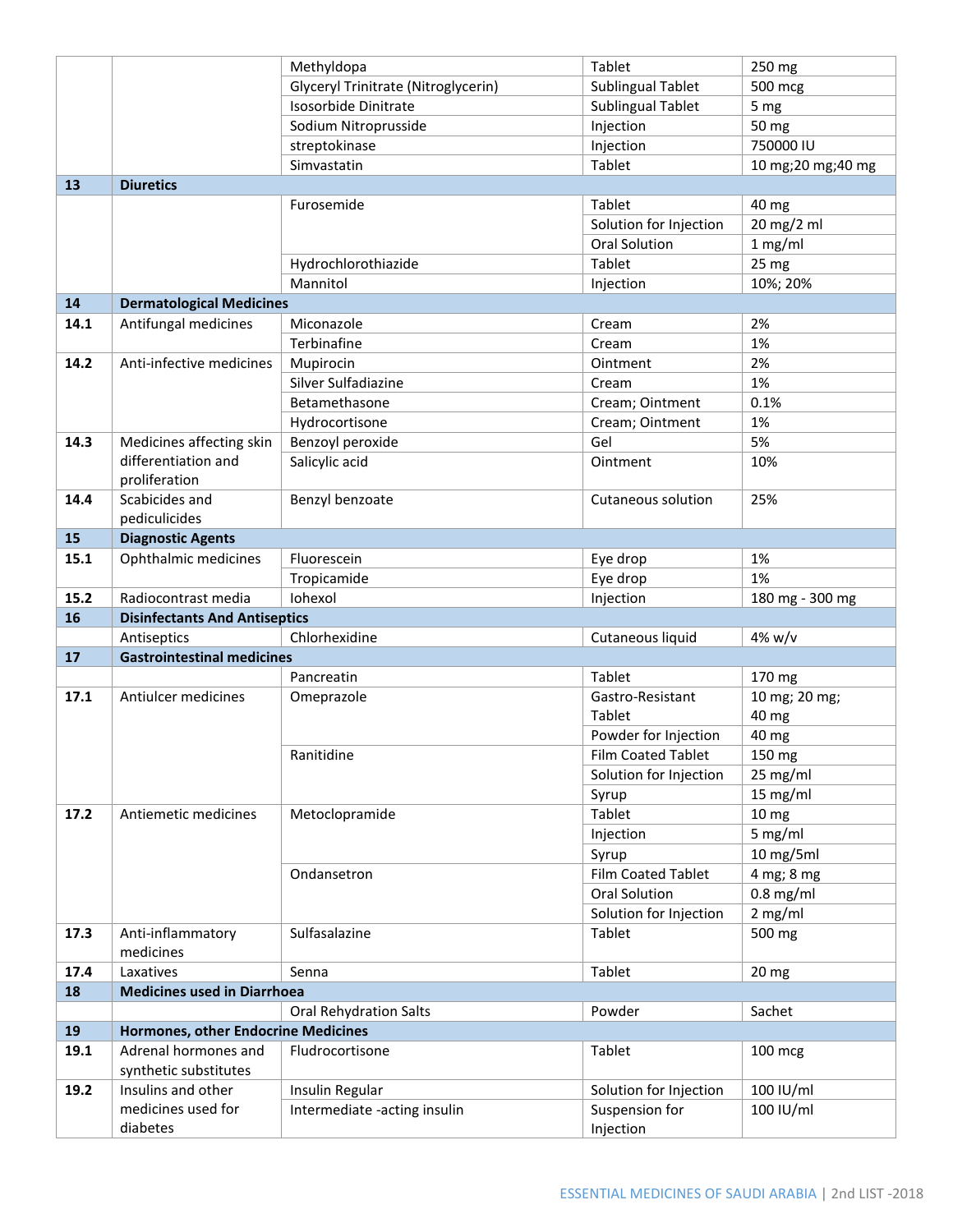|      |                                      | Metformin                                                            | <b>Film Coated Tablet</b> | 500 mg; 1000 mg         |
|------|--------------------------------------|----------------------------------------------------------------------|---------------------------|-------------------------|
|      |                                      | Gliclazide                                                           | Tablet                    | 30mg;60mg;80mg          |
|      |                                      | Glucagon                                                             | Solution for Injection    | 1 mg/ml                 |
| 19.3 | <b>Ovulation inducers</b>            | Clomifene                                                            | Tablet                    | 50 mg                   |
| 19.4 | Progestogens                         | Medroxyprogesterone acetate                                          | Tablet                    | 5 mg                    |
| 19.5 | Thyroid hormones and                 | Levothyroxine                                                        | Tablet                    | 150 mcg; 100 mcg;       |
|      | ant thyroid medicines                |                                                                      |                           | 50 mcg; 25 mcg          |
|      |                                      | Propylthiouracil                                                     | Tablet                    | 50 mg                   |
| 20   | Immunological                        |                                                                      |                           |                         |
|      | Vaccines                             | <b>BCG</b> vaccine                                                   | Injection                 |                         |
|      |                                      | Hepatitis A vaccine (Adult)                                          | Injection                 |                         |
|      |                                      | Hepatitis A vaccine (Pediatric)                                      | Injection                 |                         |
|      |                                      | Hepatitis B vaccine                                                  | Injection                 |                         |
|      |                                      | Measles vaccine                                                      | Injection                 |                         |
|      |                                      | Pneumococcal vaccine                                                 | Injection                 |                         |
|      |                                      | Meningococcal Meningitis vaccine                                     | Injection                 |                         |
|      |                                      | Rotavirus vaccine                                                    | <b>Oral Suspension</b>    |                         |
|      |                                      |                                                                      | Oral Drops                |                         |
|      |                                      | Varicella vaccine                                                    | Injection                 |                         |
|      |                                      | Haemophilus influenzae type b (Hib)                                  | Injection                 |                         |
|      |                                      | Poliomyelitis Vaccine                                                | Oral Drops                |                         |
|      |                                      |                                                                      | Injection                 |                         |
|      |                                      | Diphtheria, Tetanus, Pertusis (DTaP)                                 | Injection                 |                         |
|      |                                      | Measles, Mumps, Rubella(MMR) vaccine                                 | Injection                 |                         |
|      |                                      | <b>Tetanus Toxoid vaccine</b>                                        | Injection                 |                         |
| 21   |                                      | Muscle Relaxants (peripherally-acting) and Cholinesterase Inhibitors |                           |                         |
|      |                                      | Atracurium                                                           | Injection                 | $1 mg/ml$ ; $2 mg/ml$ ; |
|      |                                      |                                                                      |                           | 5 mg/ml; 10 mg/ml       |
|      |                                      | Neostigmine                                                          | Injection                 | 0.5mg/ml; 2.5mg/ml      |
|      |                                      | vecuronium                                                           | Injection                 | 10 <sub>mg</sub>        |
|      |                                      | Suxamethonium chloride                                               | Injection                 | 100 mg/2ml              |
| 22   | <b>Ophthalmological Preparations</b> |                                                                      |                           |                         |
| 22.1 | Anti-infective agents                | Aciclovir                                                            | Eye Ointment              | 3%                      |
|      |                                      | Erythromycin                                                         | Eye Ointment              | 0.5%                    |
|      |                                      | Gentamicin                                                           | Eye Drops                 | 0.3%                    |
|      |                                      | Ofloxacin                                                            | Eye Drops                 | 0.3%                    |
|      |                                      | Tetracycline                                                         | Eye Ointment              | 1%                      |
| 22.2 | Anti-inflammatory                    | Prednisolone acetate                                                 | Eye Drops                 | 1%; 0.12%               |
|      | agents                               |                                                                      |                           |                         |
| 22.3 | Miotics and                          | Acetazolamide                                                        | Tablet                    | 250 mg                  |
|      | antiglaucoma                         | Latanoprost                                                          | Eye Drops                 | 50 mcg/ml               |
|      | medicines                            | Timolol                                                              | Eye Drops                 | 0.25%; 0.5%             |
|      |                                      | Pilocarpine                                                          | Eye Drops                 | 2%; 4%                  |
| 22.4 | Mydriatics                           | Atropine                                                             | Eye Drops                 | 0.5%; 1%                |
| 22.5 | Local anaesthetics                   | Tetracaine                                                           | Eye Drops                 | 1%                      |
| 22.6 | Anti-vascular                        | Bevacizumab                                                          | Injection                 | 25 mg/ml                |
|      | endothelial growth                   |                                                                      |                           |                         |
|      | factor (VEGF)                        |                                                                      |                           |                         |
|      | preparations                         |                                                                      |                           |                         |
| 23   | <b>Oxytocics</b>                     |                                                                      |                           |                         |
|      | Oxytocics                            | Misoprostol                                                          | Tablet                    | 200 mcg                 |
|      |                                      |                                                                      | <b>Vaginal Tablet</b>     | 25 mcg                  |
|      |                                      | Oxytocin                                                             | Injection                 | 10 IU/ml                |
| 24   | <b>Peritoneal Dialysis Solution</b>  |                                                                      |                           |                         |
|      |                                      | Intraperitoneal Dialysis Solution                                    | Parenteral solution       |                         |
|      |                                      |                                                                      |                           |                         |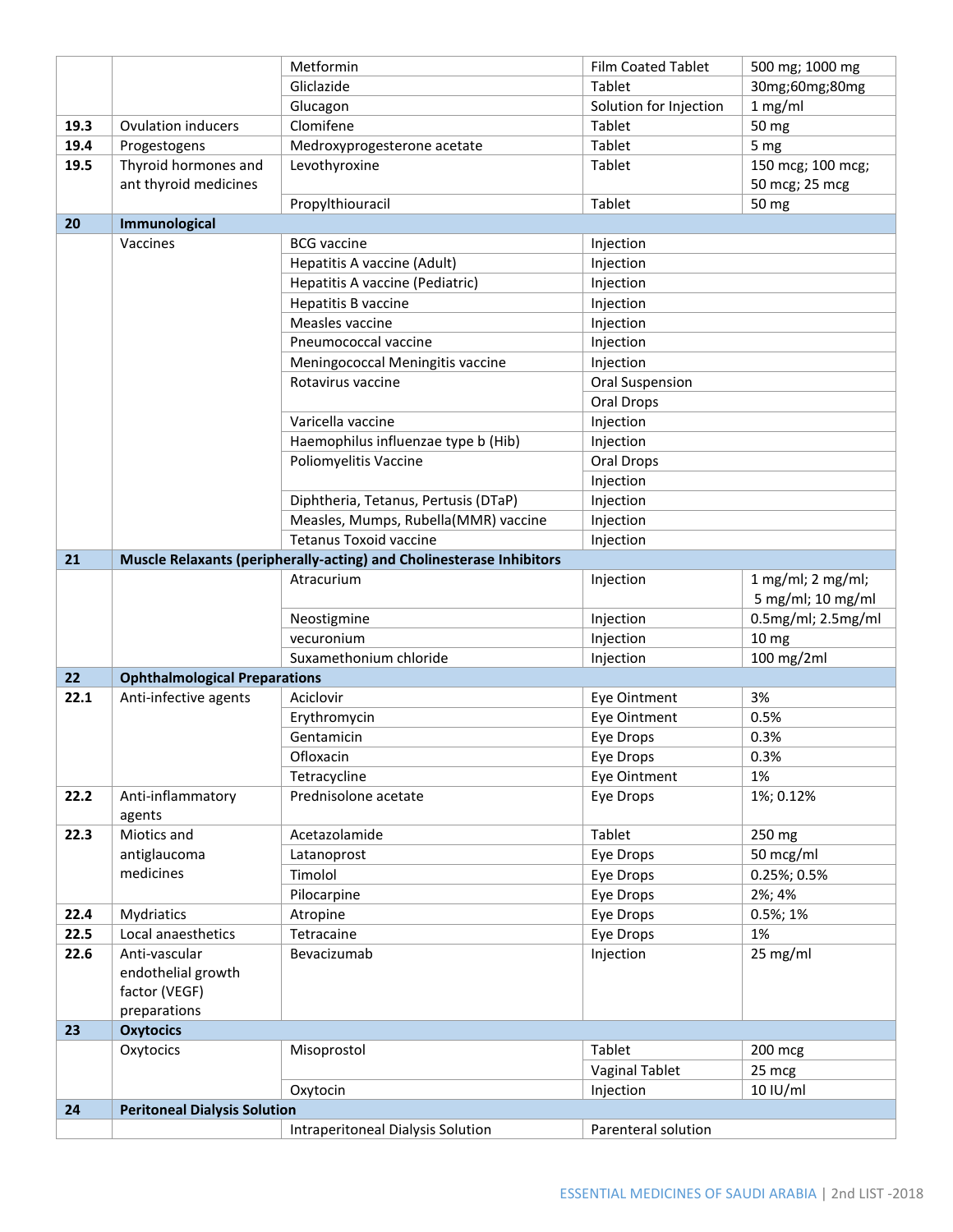| 25   | <b>Medicines for Mental and Behavioral Disorders</b> |                                                                    |                             |                                   |
|------|------------------------------------------------------|--------------------------------------------------------------------|-----------------------------|-----------------------------------|
| 25.1 | Antipsychotic                                        | Chlorpromazine                                                     | <b>Oral Solution</b>        | 25 mg/5ml                         |
|      |                                                      |                                                                    | Injection                   | 25 mg/ml                          |
|      |                                                      | Fluphenazine                                                       | Injection                   | 25 mg/ml                          |
|      |                                                      | Haloperidol                                                        | Oral Drops                  | $2$ mg/ml                         |
|      |                                                      |                                                                    | Tablet                      | 0.5 mg; 2 mg; 5 mg                |
|      |                                                      |                                                                    | Solution for Injection      | 5 mg/ml                           |
|      |                                                      | Risperidone                                                        | <b>Film Coated Tablet</b>   | 0.5 mg; 1 mg; 2 mg; 3             |
|      |                                                      |                                                                    |                             | mg; 4 mg; 6 mg                    |
|      |                                                      | Clozapine                                                          | Tablet                      | 25 mg; 100 mg                     |
| 25.2 | Antidepressant                                       | Amitriptyline                                                      | Capsule                     | 25 mg; 50 mg                      |
|      |                                                      | Fluoxetine                                                         | Capsule; Tablet             | 20 <sub>mg</sub>                  |
| 25.3 | Medicines used in<br>bipolar disorders               | Lithium carbonate                                                  | Tablet                      | 660 mg                            |
| 25.4 | Medicines used for                                   | Clomipramine                                                       | Tablet                      | 10 mg; 25 mg                      |
|      | obsessive compulsive                                 |                                                                    |                             |                                   |
|      | disorders                                            |                                                                    |                             |                                   |
| 25.5 | Medicines for disorders                              | Nicotine Replacement Therapy                                       | Tablet                      | 2 mg; 4 mg                        |
|      | due to psychoactive                                  |                                                                    | Transdermal patch           | 17.5 mg; 35mg                     |
|      | substance use                                        |                                                                    |                             |                                   |
| 25.6 | Other                                                | Methadone                                                          | <b>Oral Solution</b>        | $2$ mg/ml                         |
| 26   | <b>Medicines Acting on the respiratory Tract</b>     |                                                                    |                             |                                   |
|      | Antiasthmatic                                        | Beclomethasone                                                     | <b>Inhalation Solution</b>  | 250 mcg; 100 mcg;                 |
|      |                                                      |                                                                    |                             | 50 mcg                            |
|      |                                                      |                                                                    | <b>Inhalation Vapour</b>    | $0.25$ mg                         |
|      |                                                      | Budesonide                                                         | <b>Nebuliser Suspension</b> | 0.5 mg/ml; 0.25<br>mg/ml          |
|      |                                                      |                                                                    | <b>Inhalation Solution</b>  | 200 mcg                           |
|      |                                                      |                                                                    | <b>Inhalation Powder</b>    | 100 mg; 200 mg                    |
|      |                                                      | Budesonide + Formoterol                                            |                             |                                   |
|      |                                                      |                                                                    | Dry powder inhaler          | 80mcg +4.5 mcg;<br>160mcg +4.5mcg |
|      |                                                      | Epinephrine (adrenaline)                                           | Injection                   | 1 mg/ml                           |
|      |                                                      | Ipratropium Bromide                                                | Pressurised Inhalation      | $0.2$ mcg                         |
|      |                                                      | Salbutamol                                                         | Pressurised                 | 100 mcg                           |
|      |                                                      |                                                                    | Inhalation, Solution        |                                   |
|      |                                                      |                                                                    | <b>Inhalation Solution</b>  | 0.5%                              |
|      |                                                      |                                                                    | <b>Nebuliser Solution</b>   | 2.5; 5mg                          |
|      |                                                      |                                                                    | Solution for Injection      | $0.5$ mg/ml                       |
| 27   |                                                      | Solutions Correcting Water, Electrolyte and Acid-Base Disturbances |                             |                                   |
|      |                                                      | Dextrose                                                           | Solution for Injection      | 5% (isotonic)                     |
|      |                                                      |                                                                    | Solution for Infusion       | 10%; 50%<br>(hypertonic)          |
|      |                                                      | Dextrose + Sodium Chloride                                         | Solution for Infusion       | 5% +0.45%;<br>5% +0.9%            |
|      |                                                      | Potassium chloride                                                 | Solution for Injection      | 7.5%; 15%                         |
|      |                                                      | Sodium Chloride                                                    | Solution for Injection      | 0.9% (isotonic)                   |
|      |                                                      | Sodium bicarbonate                                                 | Solution for Injection      | 8.4%                              |
| 28   | <b>Miscellaneous</b>                                 |                                                                    |                             |                                   |
|      |                                                      | water for injection                                                | Injection                   | 2 ml; 5 ml; 10 ml                 |
| 29   | <b>Vitamins and Minerals</b>                         |                                                                    |                             |                                   |
|      |                                                      | Ascorbic acid                                                      | Tablet                      | 1 gram                            |
|      |                                                      | Calcium                                                            | Tablet                      | 500 mg elemental                  |
|      |                                                      | Vitamin D3 (Cholecalciferol)                                       | Oral Drops                  | 2800 IU/ml; 4500                  |
|      |                                                      |                                                                    |                             | IU/ml                             |
|      |                                                      |                                                                    | Capsule                     | 5000 IU                           |
|      |                                                      | Retinol                                                            | Capsule                     | 50000 IU                          |